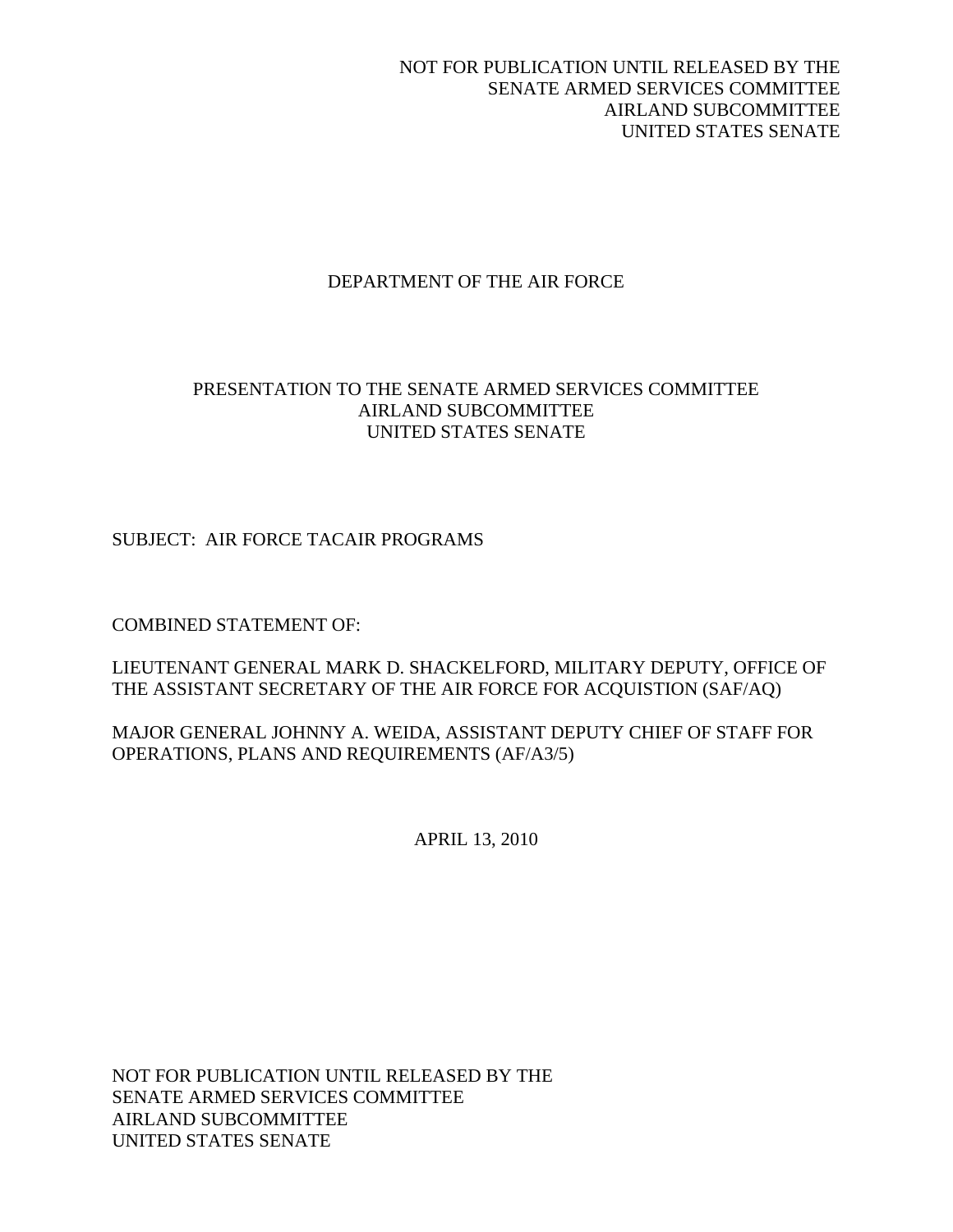### **Senate Armed Services Committee Airland Subcommittee**

**April 13, 2010 Subject: Air Force TACAIR Programs Combined Statement of Lt Gen Mark D. Shackelford (SAF/AQ) Maj Gen Johnny A. Weida (AF/A3/5)** 

### **I. Introduction**

Chairman Lieberman, Ranking Member Thune, and distinguished members of the subcommittee, thank you for calling this hearing, and for the opportunity to provide you with an update on Air Force modernization efforts and other matters important to our Air Force and to the Nation. Your Air Force is fully engaged in operations across the globe, including overseas contingency operations (OCO) and supporting the Combatant Commanders (COCOM) and enabling them to successfully execute their missions. In the coming year, we will assess how the Fiscal Year (FY) 2011 budget aligns with standing operational requirements and future needs of the entire Air Force. The Secretary of Defense, in the recent 2010 Quadrennial Defense Review (QDR), set four objectives to guide our current actions and future planning: prevail in today's wars, prevent and deter conflict, prepare to defeat adversaries and succeed in a wide range of contingencies, and preserve and enhance the all-volunteer force. Your Air Force is vectoring to meet these objectives, balancing risk appropriately, and preparing to prevent, prevail, and preserve well into our Nation's future.

We frame our decisions and recommendations using the 2010 QDR and the Air Force's top five priorities, established by the Secretary and Chief of Staff of the Air Force. We understand your focus today is on the Air Force's priority to modernize our air and space

2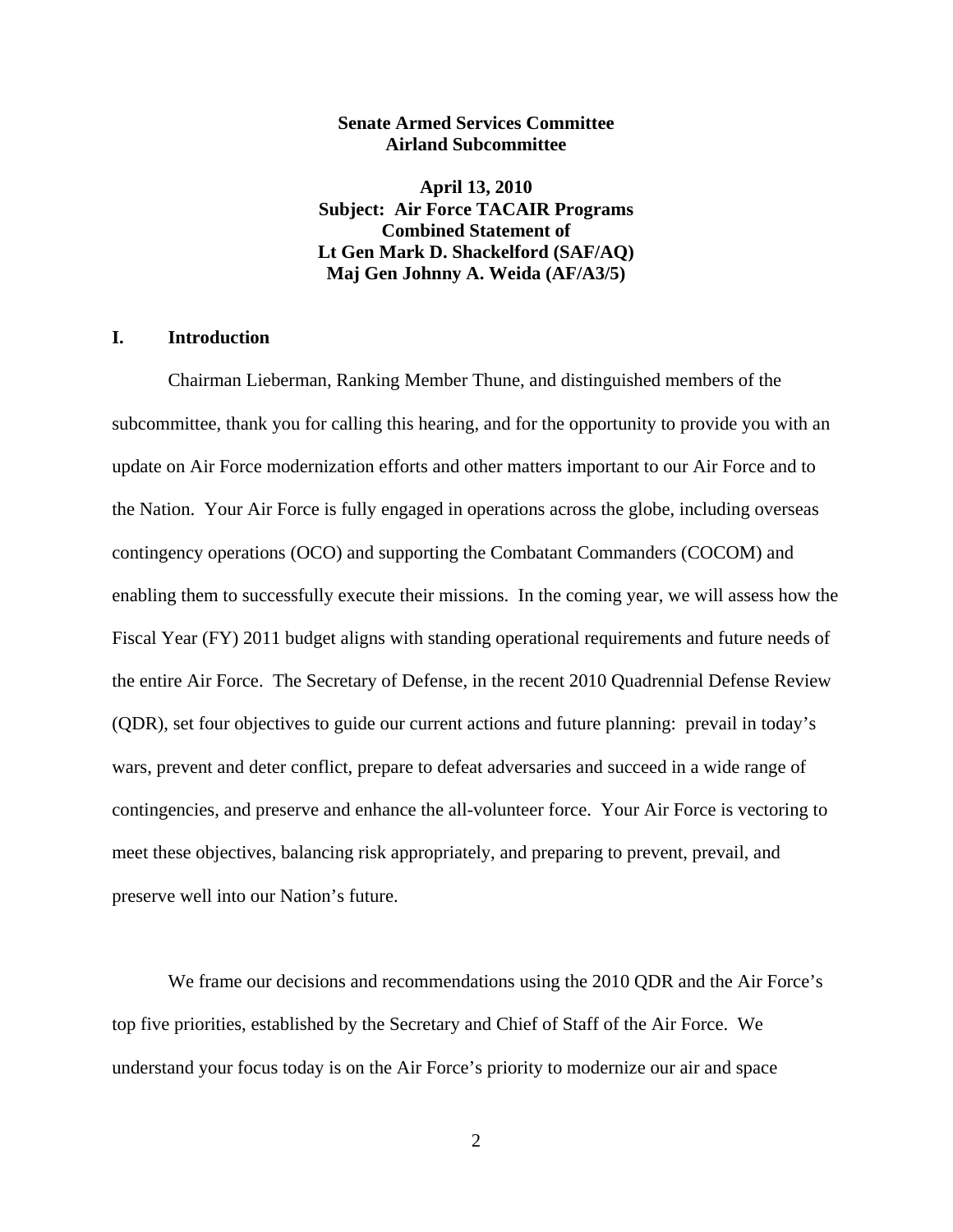inventories, organizations and training. Our rapidly aging aircraft fleet drives our urgent need to balance between acquiring new inventory with sustaining our current fleet. We look forward to discussing how we can match the requirements with available resources in order to execute the National Military Strategy.

## **II. Contributions of our Air Force**

 Today, your Air Force flies and fights in air, space, and cyberspace--globally and reliably--as a valued member of our Joint and coalition teams. More than 40,000 Airmen are deployed, with over 29,000 in and around Afghanistan and Iraq, as we unwaveringly do whatever it takes to prevail in today's wars. Airmen, Soldiers, Sailors, and Marines who cross outside the wire do so with the asymmetric advantage of armed overwatch, globally integrated intelligence, surveillance, and reconnaissance, combat search and rescue, and aero-medical evacuation. In Afghanistan alone, last year your Air Force flew 26,474 close air support sorties, a 39 percent increase over 2008. Our joint force in the Central Command area of responsibility is sustained by around-the-clock rapid global mobility operations that included, in 2009, 52,905 airlift sorties delivering 264,839 short tons of cargo, over 32 million pounds of airdropped cargo, and 1.3 million passengers. In addition, sometimes overlooked is the fact that approximately 43 percent of our total force is daily engaged in out-of-theater support to COCOMs; a remarkable contribution enabled by past investments in technology and infrastructure that allow your Air Force to project global vigilance, reach, and power while minimizing vulnerability.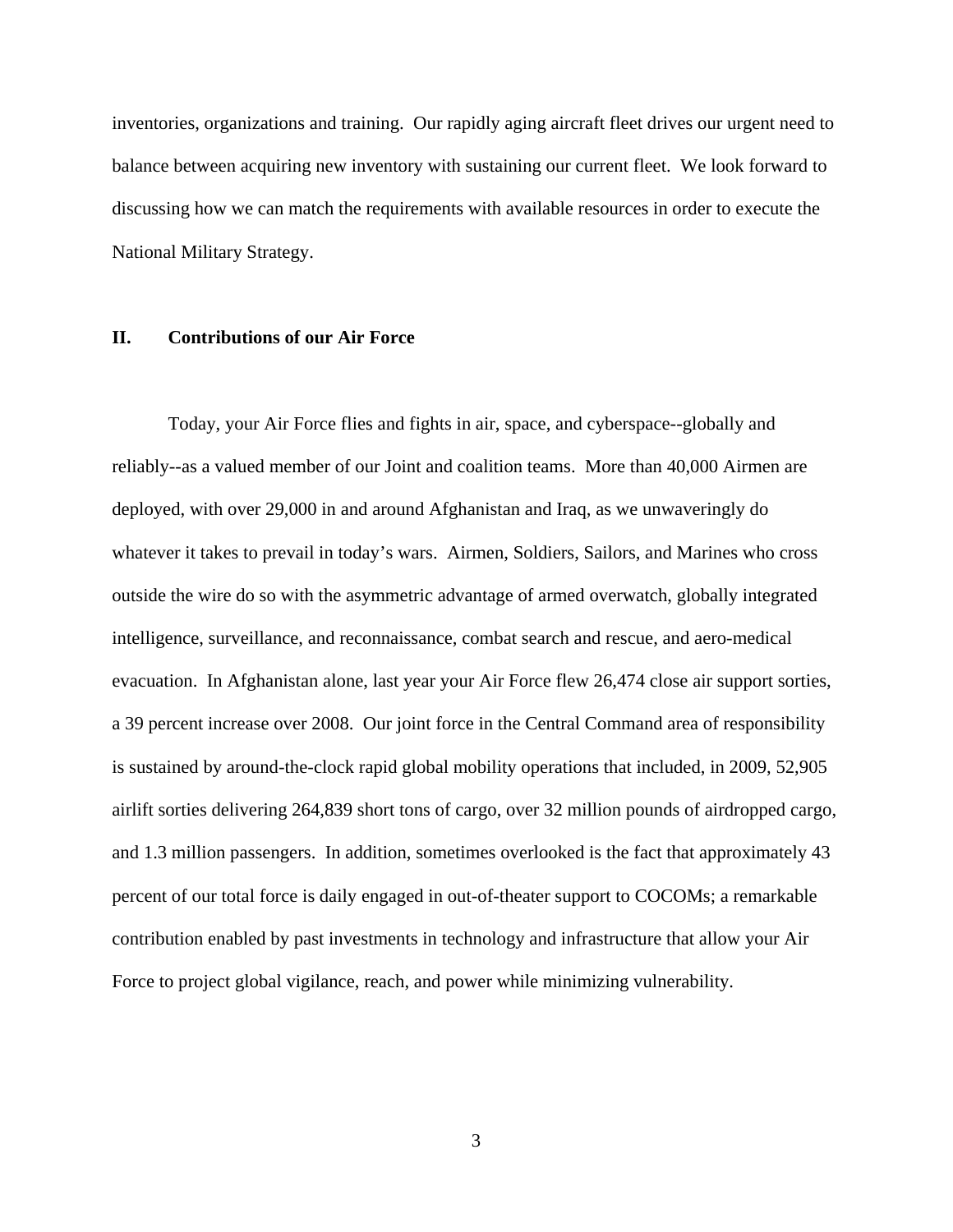On the home front, since September 11th, 2001, your Air Force has flown over 57,942 total sorties under Operation NOBLE EAGLE, including 41,269 fighter sorties, 11,511 tanker sorties, and 1,850 early warning sorties. As a testament to the total force, the Air National Guard has flown more than 70 percent of these sorties and currently operates 16 of 18 Air Sovereignty Alert sites. As we continue to accomplish our current mission sets and plan for future threats, we must remain mindful of the increasing age and costs of operating our air fleet. Our Air Force leadership is scrutinizing programs and budgets to find acceptable solutions to meet growing demands that are competing for limited funds.

### **III. Fighter Aircraft Shortfalls**

 We constantly assess the Combat Air Force structure in relation to the dynamic security environment and the evolving needs of our joint force. At this time, your Air Force does foresee a fighter inventory shortfall when we compare force structure to COCOM plans and requirements.

In April 2008 the Air Force informed Congress of a projected fighter gap of over 800 aircraft in 2024. Since that testimony, three key fighter force structure assumptions have changed. First, during the FY10 budget cycle the Air Force elected to accept increased short to mid-term war fighting risk and a subsequent smaller fighter force in exchange for modernization. Second, the F-35 procurement rate was officially increased from 48 to 80 per year. Third, the approach to fighter service life computations was refined. The combination of these changes significantly reduced the fighter gap. Numerous internal and external assessments of the future

4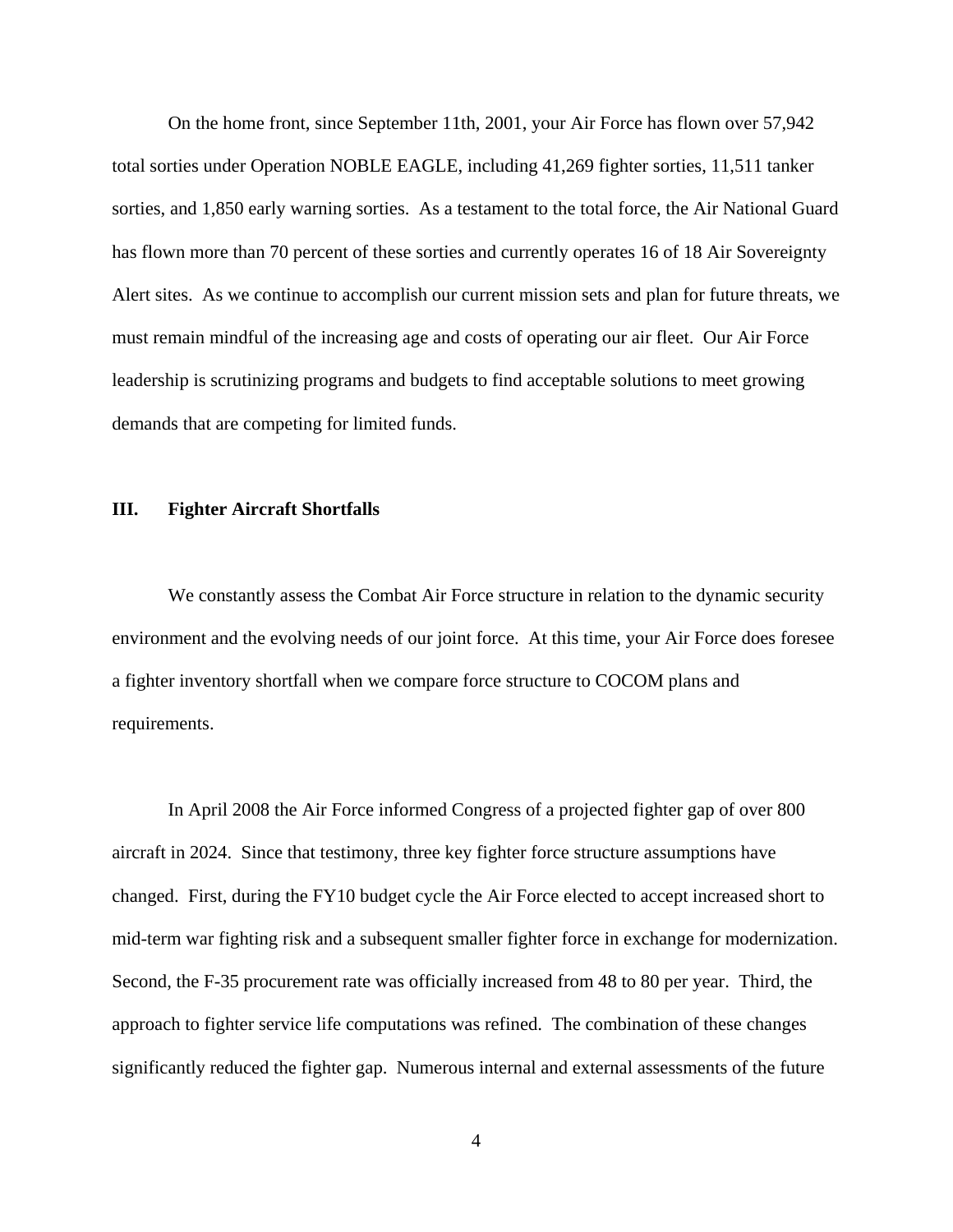security environment, including the 2010 QDR, have determined our current fighter force plans will fulfill COCOM requirements with a moderate amount of risk.

### **IV. Status of Combat Aircraft Acquisition**

### Fighter Force

The average age of all Combat Air Force aircraft is 21.7 years. In August of this year, your Air Force will have been engaged in combat operations for over 21 continuous years. The assessment of our aircraft's longevity is complicated by the fact that we are currently flying the oldest Air Force fleet in our history and using them longer and more frequently than was envisioned during their design. This presents considerable challenges in a difficult fiscal environment. In response, we have conducted an extensive investigation into the service life of our fighter aircraft. This is an ongoing effort and will be informed by detailed fatigue testing of our A-10, F-15 and F-16 fighters to better understand the life-limiting factors of these aircraft, and the feasibility of extending their service life given the economic and operational environment. The work to date has reinforced our need to recapitalize our aging fleet by acquiring next-generation systems and modernizing selected legacy platforms.

A-10

The A-10 provides our Joint Force Commanders lethal, precise, persistent, and responsive firepower for close air support and combat search and rescue. It has performed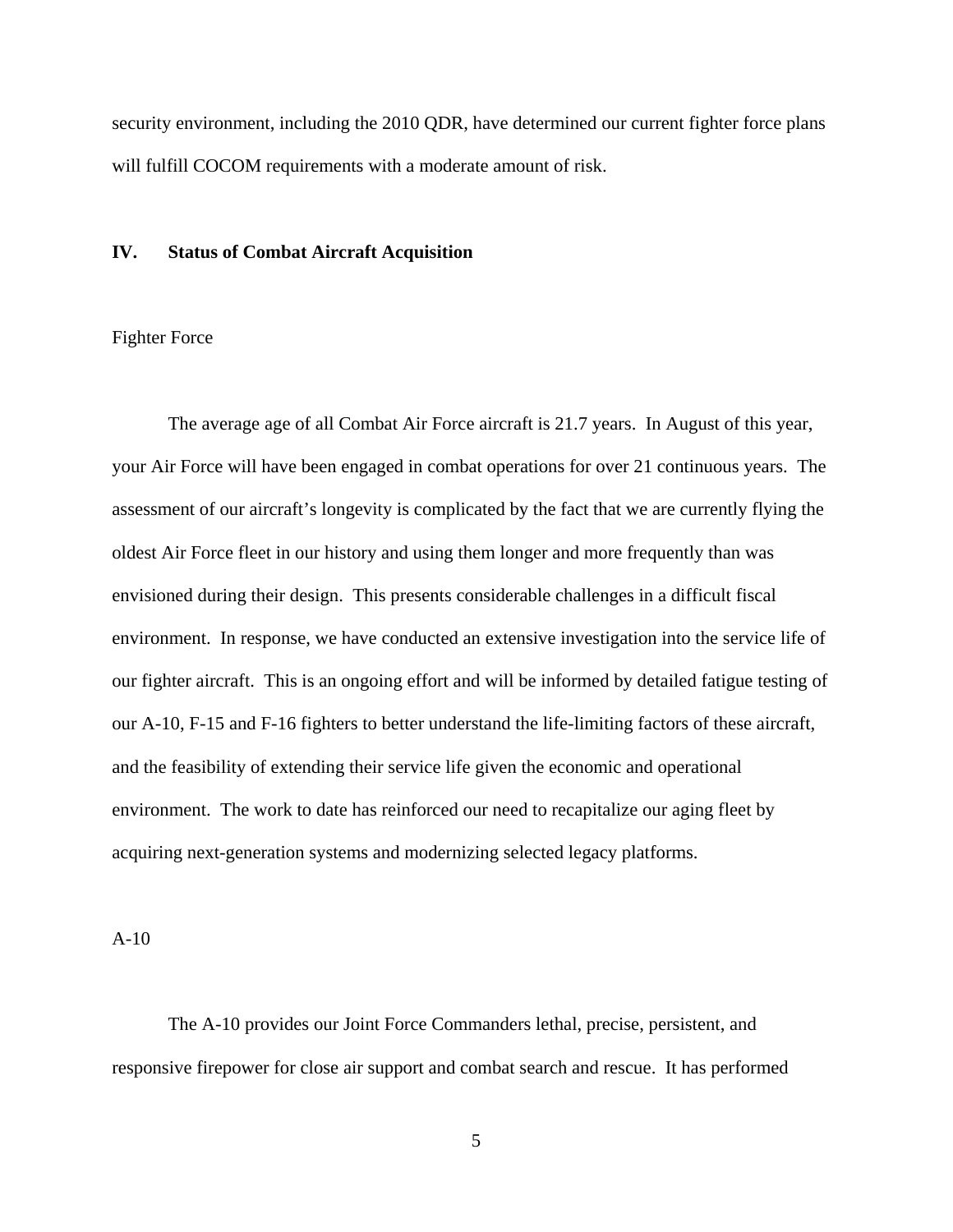superbly in Operations DESERT STORM, ALLIED FORCE (OAF), ENDURING FREEDOM (OEF) and IRAQI FREEDOM (OIF). However, the A-10's age and high operations tempo have taken a toll on the fleet. The A-10 fleet's aircraft availability rating for FY10 is 52 percent.

Your Air Force plans to retain the venerable A-10 fleet beyond 2030, based on implementation of the proper care, investment, and fleet management recommendations specified by the 2006 Fleet Viability Board. In FY07 the A-10 fleet began a robust depot-level modification schedule that runs through the Future Years Defense Program (FYDP). This year we begin installing "thick-skin" center wing panels on 233 A-10s--nearly two-thirds of the fleet, and begin improving the fuselage structure. Your Air Force is also modernizing 347 A-10s to the "C" configuration with anticipated completion by April of FY11. This upgrade includes precision engagement modifications to integrate targeting pods and digital data links into the aircraft avionics, enabling use of global positioning system-aided munitions such as the Joint Direct Attack Munitions (JDAM) and Wind Corrected Munitions Dispenser. Also, we integrated a digital data link and advanced targeting pods with video downlink and replaced monochrome cockpit displays with color multi-function displays. In addition, we installed new pilot throttle and stick controls, a moving map capability and a mass-memory upgrade. Finally, we integrated beyond line of sight radios into the A-10 for faster communication with ground units, forward controllers, and command and control centers. Together, these modifications will allow the A-10 to continue its record of close air support excellence over the next two decades.

F-15 C/D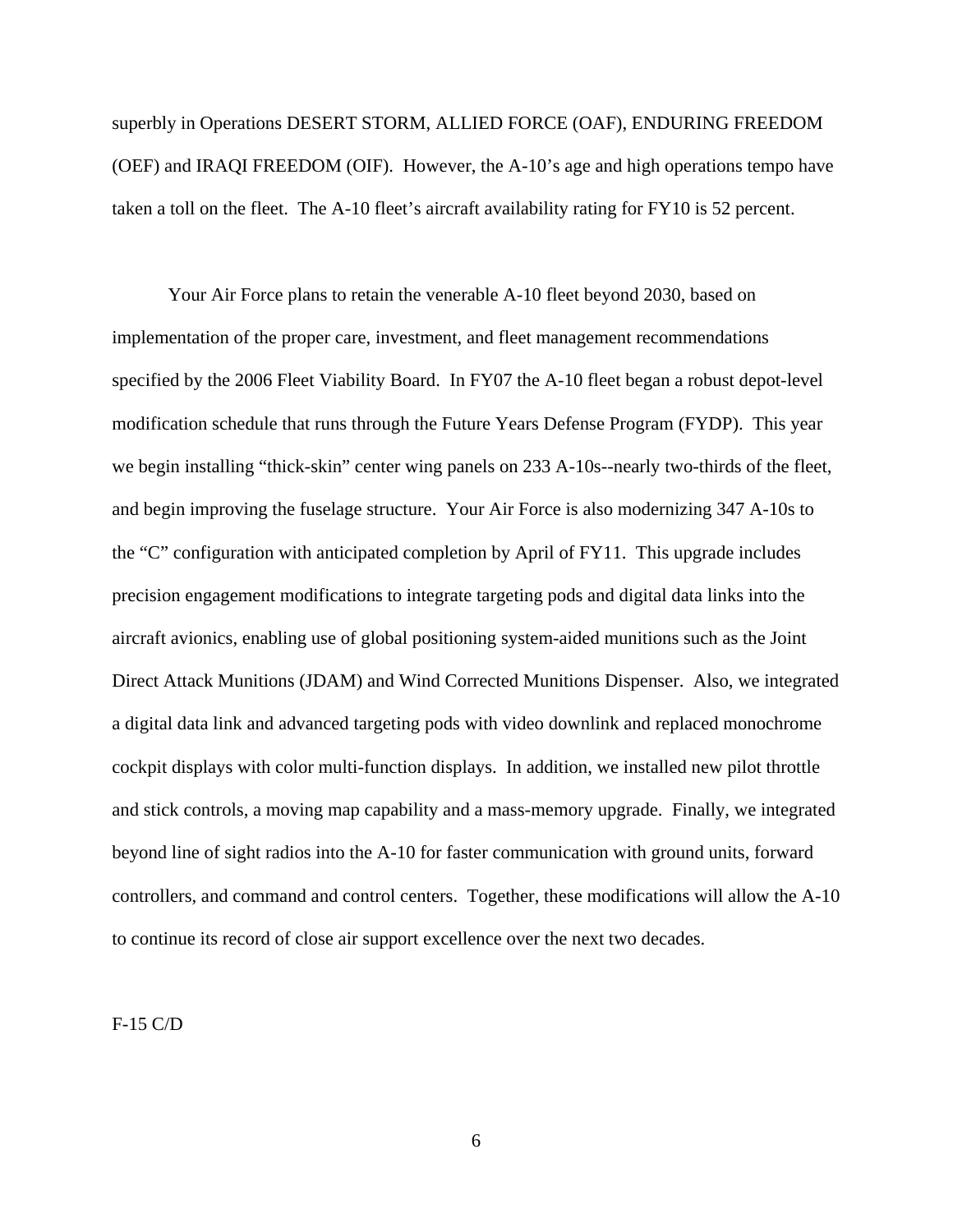The F-15 C/D is an air superiority fighter with an average age of over 25 years. We project the F-15C/D fleet is viable until 2025-2030 and will consider the airframe's service life extension requirements following full-scale fatigue testing. This testing is scheduled to begin this summer and conclude in FY14. Your Air Force is managing the fleet through scheduled field and depot inspections under an individual aircraft tracking program. For FY10, the F-15C/D's aircraft availability is 65 percent.

We continue to modernize our long-term F-15 fleet with Active Electronically Scanned Array (AESA) radars, infrared search and track capabilities, and a more capable aircraft mission computer to boost the air superiority capabilities of this aircraft. We expect these efforts to successfully enable the 176 F-15C/D "Long-Term Fleet" to operate safely and effectively through at least 2025, as determined by the full-scale fatigue test.

In addition, in FY10 the USAF reduced F-15C/D force structure by 132 permanently assigned aircraft and retired 112 aircraft to the Aerospace Maintenance and Regeneration Group at Davis-Monthan AFB in Arizona. This leaves 199 permanently assigned aircraft (250 total active inventory) for FY11 and beyond.

#### F-15E

 The F-15E fleet, with an average age of over 16 years, continues to provide support for on-going operations in Afghanistan and Iraq. Like the A-10, the F-15E performed superbly in Operations DESERT STORM, OAF, OEF and OIF. In 2009, F-15Es delivered 54% of the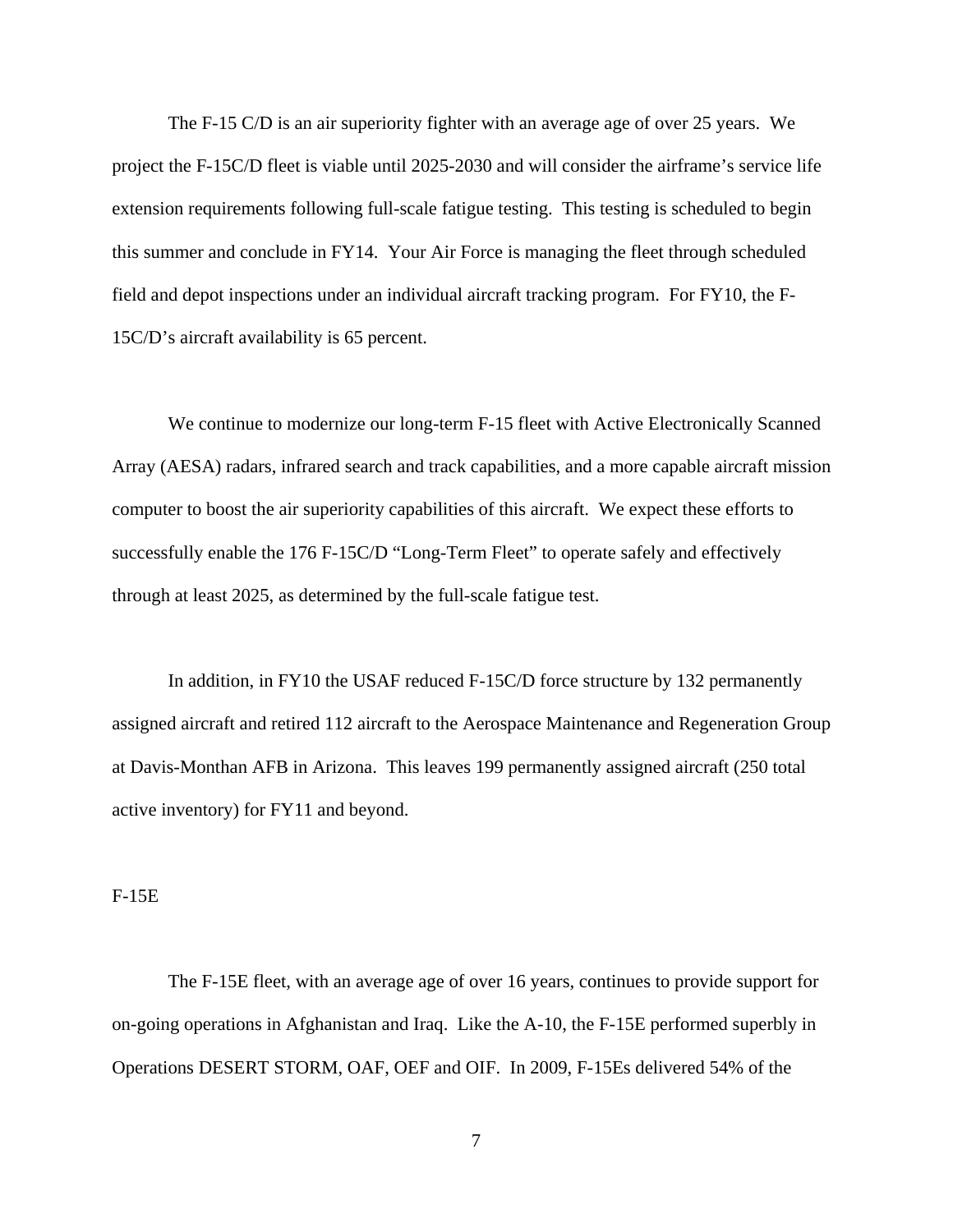2000lb JDAMs and 29% of the 500lb JDAMs employed in that area of operations. The FY10 aircraft availability rate for the F-15E is 59 percent.

Your Air Force works hard to improve the F-15E's ability to rapidly engage and destroy time-sensitive targets. This includes adding secure radios and data links for faster communications with ground units and forward controllers. In addition, we integrated the latest precision weapons to hit targets accurately and reduce collateral damage. Also, your Air Force added a helmet mounted cueing system that will reduce the F-15E's time to engage a target by up to 80%. Finally, we added the state-of-the-art AESA radar system that advances capabilities to identify and engage targets as well as share information with other aircraft. Your Air Force plans for the F-15E to be an integral part of the Nation's force through at least 2035.

#### F-16

Our multi-role F-16 comprises the majority of the fighter fleet. There has been a 3.6% drop in the F-16 fleet's aircraft availability since FY05. Drivers contributing to this decline are the Falcon STAR (all blocks) structural integrity program, 341 bulkhead repair/replacement (block 40/50), engine inlet ram (all blocks), lower wing skin cracking (blocks 25/30/32), and aft cockpit corrosion for the two seat aircraft. We expect these drivers to continue to impact aircraft availability through FY15. The F-16's FY10 aircraft availability is 67 percent.

Extensive flight hours and more stressing mission profiles resulted in the need for significant structural modifications to the F-16. This upgrade program, scheduled to complete in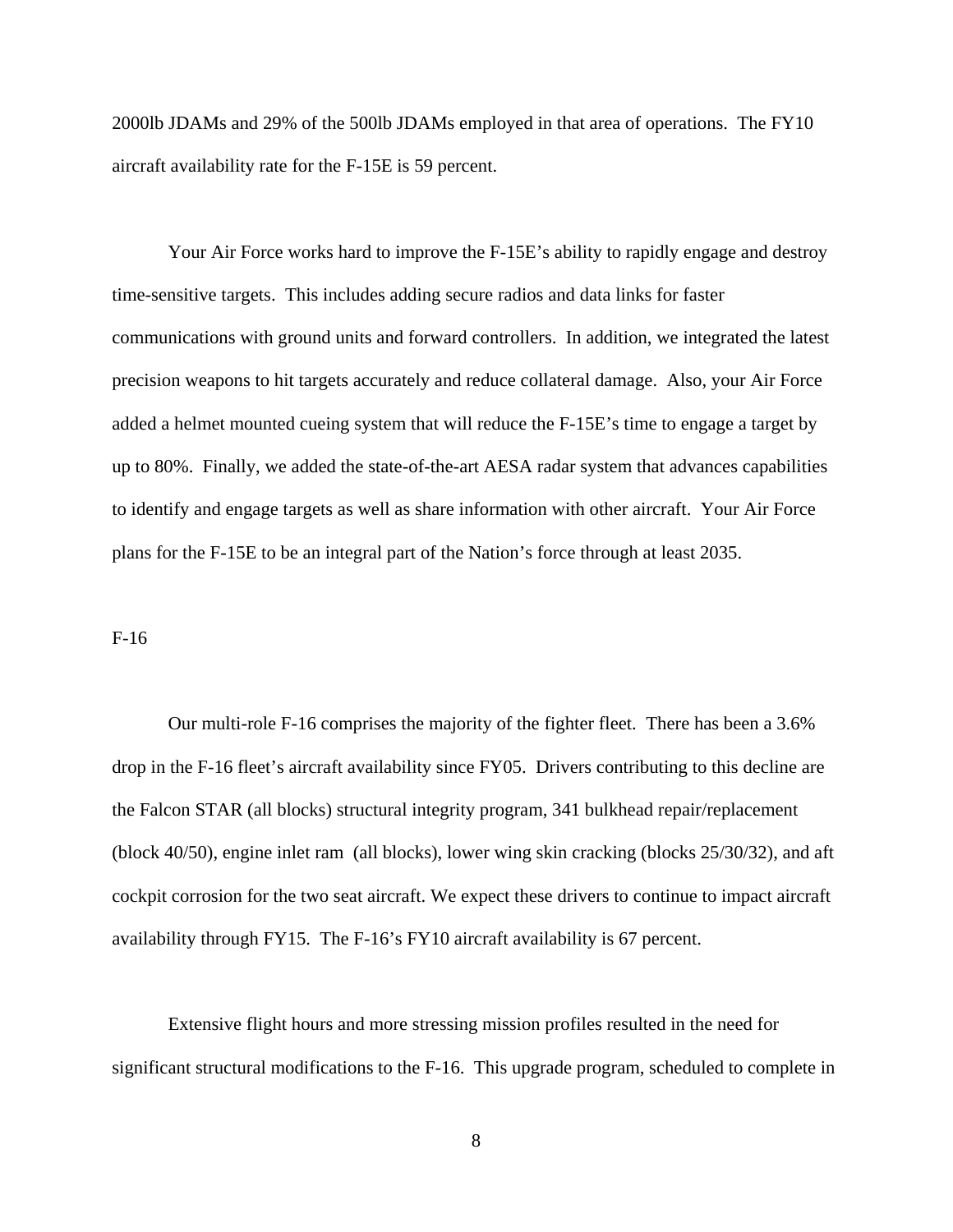FY13, replaces known life-limited structural components and will maintain the original design airframe life of 8,000 flight hours. Wing pylon rib corrosion, a known problem with the F-16, is an issue we monitor closely through inspections every 800 hours. This corrosion can prevent the F-16s from carrying pylon mounted external fuel tanks which limits its effective combat range. In partnership with industry, the Air Force has recently developed and certified a procedure that repairs affected aircraft at the unit in a single day rather than a lengthy overhaul at the depot.

In other inspections, maintainers have found bulkhead cracks in approximately 68 percent (271 of 397) of our Block 40/42 F-16 aircraft. 170 aircraft have been repaired and 49 aircraft had the bulkheads replaced with 13 more in progress. An additional 145 aircraft continue to fly with increased inspection requirements to measure crack growth. We will continue to monitor this situation closely. Similar to the F-15, the Air Force will start conducting a full-scale durability test for the F-16 in FY11 todetermine the modifications required to extend the service life of the newer F-16s (Blocks 40-52) beyond 8000 equivalent flight hours.

The Common Configuration Implementation Program is a top F-16 priority and will enable the maintenance of a single operational flight program configuration on the Block 40/42/50/52 F-16s. The Block 50/52 modification is complete, and the Block 40/42 modification will be complete this year. It combines several modifications including a new mission computer, color displays, air-to-air interrogator (Block 50/52 only), Link-16, and Joint Helmet Mounted Cueing System. The F-16 is expected to be a capable element of the fighter force well into 2024.

#### Fifth Generation Fighters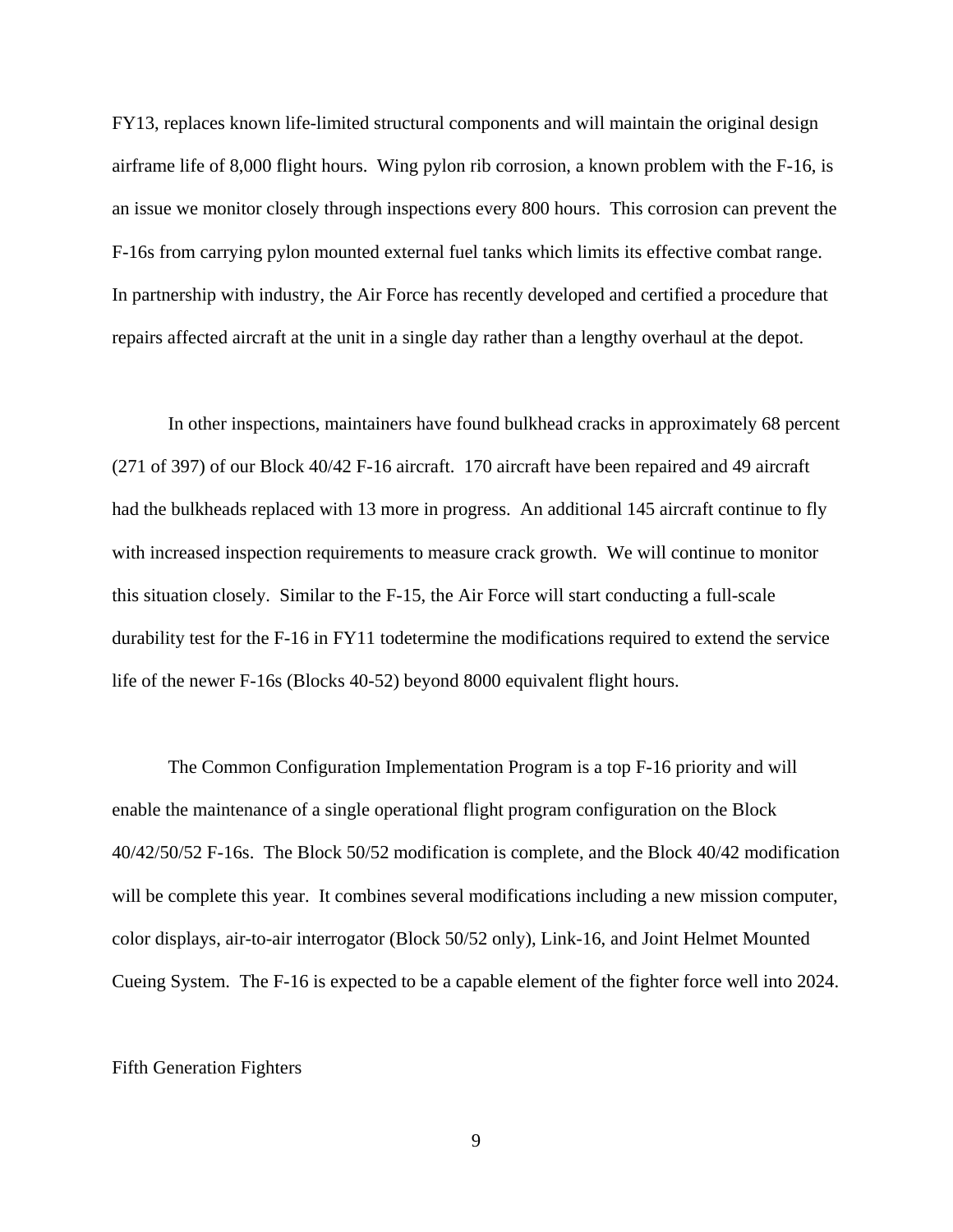Fifth generation fighters like the F-22A and the F-35 are key elements of our Nation's defense and ability for deterrence. Hostile nations recognize that U.S. airpower can strike their vital centers with impunity which enhances all other U.S. Government instruments of power. This is the timeless paradox of deterrence; the best way to avoid war is to demonstrate to your adversaries that you have the capability and will to defeat them.

The F-22A and F-35 represent our latest generation of fighter aircraft. Both aircraft are necessary to maintain a margin of superiority that permits our air and ground forces freedom of maneuver and attack. The F-22A and F-35 each possess unique, complementary, and essential capabilities that provide the synergistic effects across the spectrum of conflict. The Office of the Secretary of Defense (OSD)-led 2006 QDR Joint Air Dominance study underscored that our Nation has a critical requirement to recapitalize TACAIR forces. Legacy 4th generation aircraft simply cannot survive to operate and achieve the effects necessary to win in an integrated, antiaccess environment.

#### F-22A Future Capabilities & Modifications

The F-22A Raptor is your Air Force's primary air superiority fighter providing unmatched capabilities for air supremacy and homeland defense for the Joint team. The multirole F-22A's combination of speed, stealth, maneuverability and integrated avionics ensures this remarkable aircraft accesses and survives high-threat environments. Its ability to find, fix, track,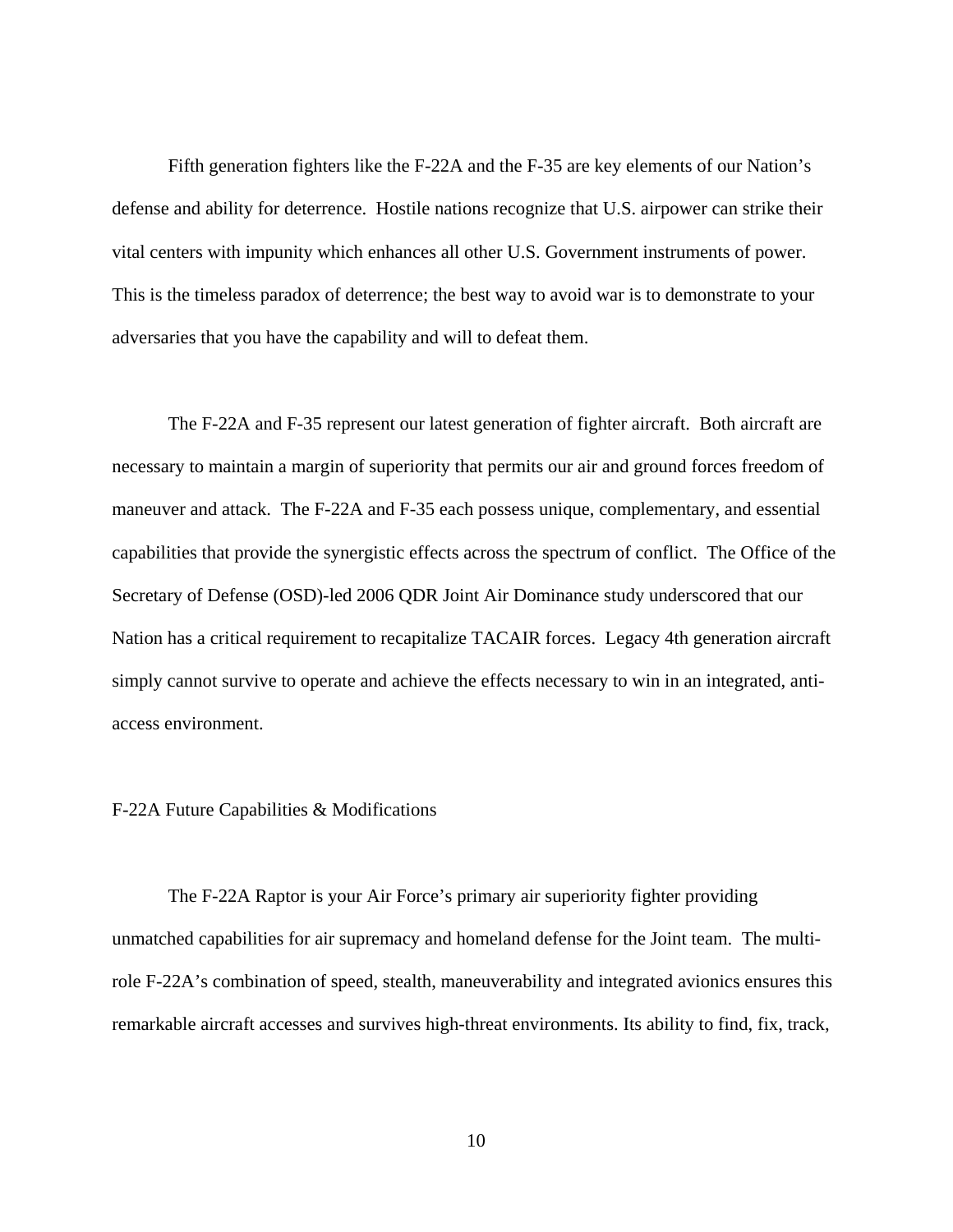and target enemy air- and surface-based threats ensures air dominance and freedom of maneuver for all Joint forces.

Similar to every other aircraft in the U.S. inventory, there is a plan to regularly incorporate upgrades into the F-22A to ensure it remains the world's most dominant fighter in the decades to come. The F-22A modernization program consists of two major efforts that will ensure every Raptor maintains its maximum combat capability: the Common Configuration program and a pre-planned product improvement program (Increments 2, 3.1, and 3.2). We are approximately at the mid-point of this effort.

As of 2 April 2010, your Air Force had accepted 158 F-22A aircraft out of a programmed delivery of 187. We will continue to upgrade the F-22A fleet under the Joint Requirements Oversight Council-approved Increment 3 upgrade designed to enhance both air-toair and precision ground attack capability. Raptors from the production line today are wired to accept Increment 3.1. This upgrades the APG-77 AESA radar for synthetic aperture radar ground mapping capability, provides the ability to self-target JDAMs using on-board sensors and allows F-22As to carry and employ eight Small Diameter Bombs (SDBs). Your Air Force will begin to field Increment 3.1 in FY11.

Responding to current threat assessments, the next upgrade will be Increment 3.2 "Accelerated" which will complete development in FY13. 3.2 "Accelerated" is a software-only upgrade and provides significant additional Electronic Protection, Link 16 improvements, and a better combat identification capability. In the future, F-22As will receive the Increment 3.2 full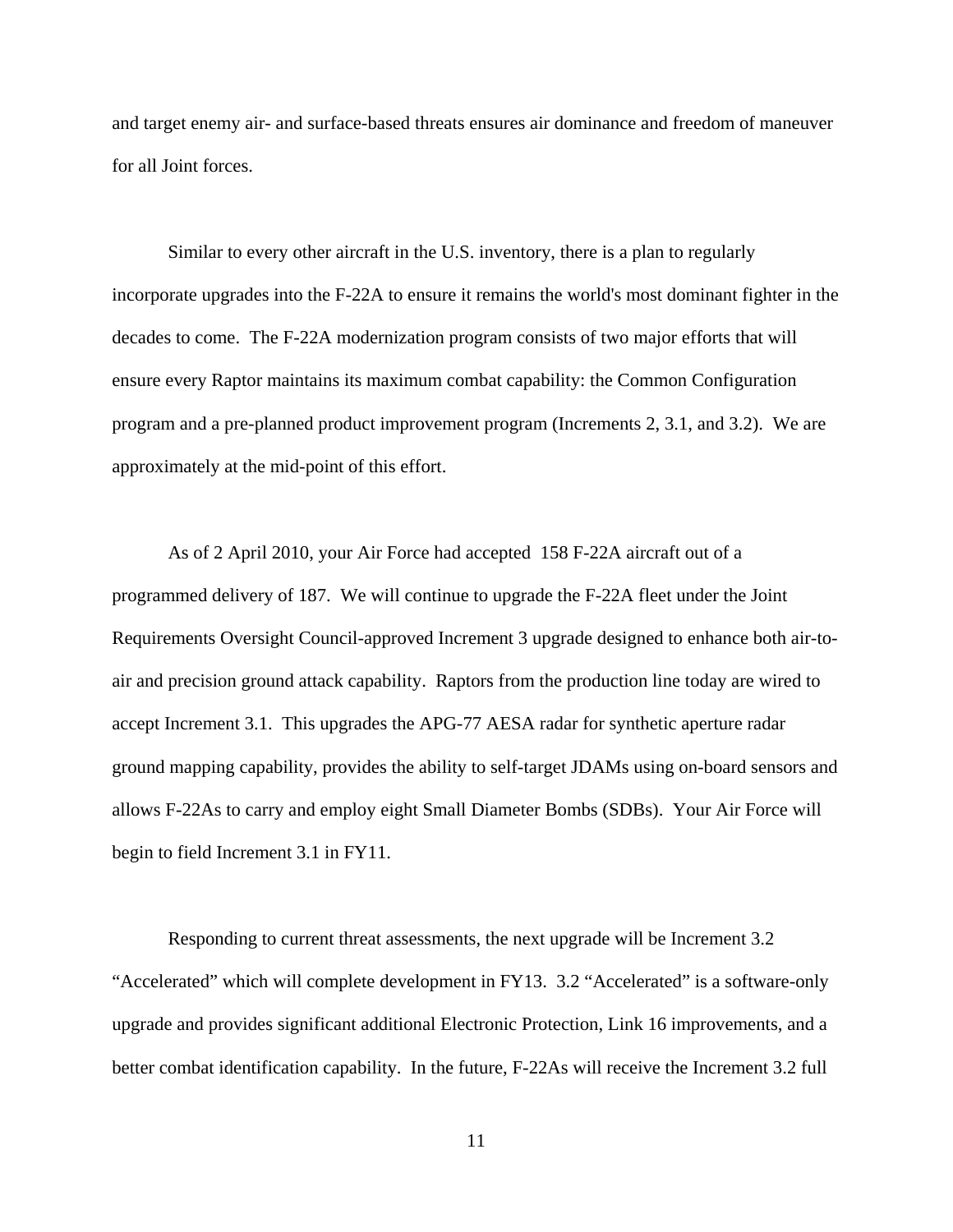upgrade, which features multi-function advanced data link, improved SDB employment capability, improved targeting using multi-ship geo-location, additional electronic protection and combat identification, automatic ground collision avoidance system and the capability to employ our enhanced air-to-air weapons (AIM-120D and AIM-9X). Increment 3.2 should begin to field in FY16. The current F-22A modernization plan will result in 34 Block 20 aircraft used for test and training, 63 Block 30s, 87 Block 35s, and two Edwards AFB-test coded aircraft.

### F-22A Procurement Plans

The F-22A production program is currently delivering Lot 8 aircraft ahead of scheduled contract delivery dates at a rate of about two per month. Lot 8 Raptors are the second lot of the three-year multiyear procurement contract awarded in the summer of 2007. The Air Force completed F-22A deliveries to Elmendorf AFB, Alaska and is currently delivering to two squadrons at Holloman AFB, New Mexico with expected completion in January 2011.

When the plant delivers the last Lot 10 aircraft in 2012, we will have completed the program of 187 Raptors. The average unit cost for the 60 aircraft in the multiyear procurement was \$142.6 million. The Lot 10 unit flyaway cost is estimated at \$153.2 million. This is \$10.6 million higher than under the multiyear procurement due to higher material costs for a much smaller lot buy, loss of the multiyear procurement savings in parts and labor and inflation.

F-35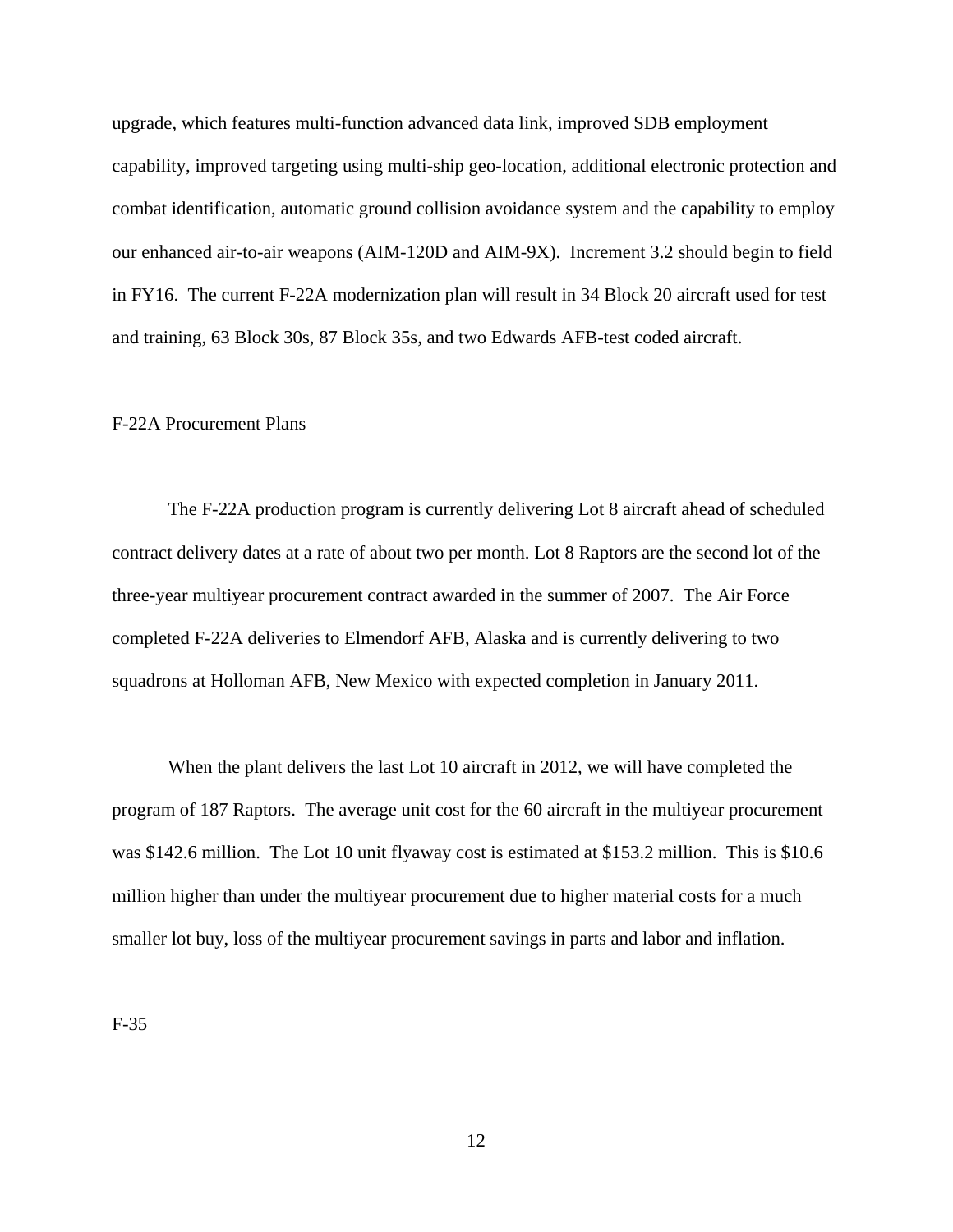The F-35 program will develop and deploy a family of highly capable, affordable, fifth generation strike fighter aircraft to meet the operational needs of the Air Force, Navy, Marine Corps, and Allies with optimum commonality to minimize life-cycle costs. The F-35 was designed from the bottom-up to be our premier surface-to-air missile killer. It is uniquely equipped for this mission with cutting edge processing power, synthetic aperture radar integration techniques, and advanced target recognition. The F-35 also provides "leap ahead" capabilities in its resistance to jamming, maintainability, and logistics support. The F-35 is currently in the 9th year of a 14 year Engineering and Manufacturing Development (EMD) phase.

The F-35 is projected to meet all Key Performance Parameters and as of 17 December 2009, AA-1 completed its 91st and final test flight. The second F-35A, AF-1, completed its first flight test on 14 November 2009. The first Short Take-Off and Vertical Landing (STOVL) flight test aircraft, BF-1, successfully completed several flights leading toward the program's first vertical landing, which occurred on 18 March 2010. Currently, there are three STOVL flight test aircraft at Patuxent River Naval Air Station. As of March 2010, 16 of 19 development test aircraft have been produced, including 6 ground test aircraft and 10 flight test aircraft. In addition, the F135 Conventional Takeoff and Landing (CTOL) engine reached Initial Service Release on 5 March 2010, and the first F135 production engine was delivered to the government on 29 January 2010. The Cooperative Avionics Test Bed continues to provide unprecedented risk reduction at this stage in a major weapon system not seen in any legacy program. The F-35 program was restructured and funded to be consistent with the most recent independent estimates, removing \$2.3 billion from procurement and adding \$1.4 billion to RDT&E across the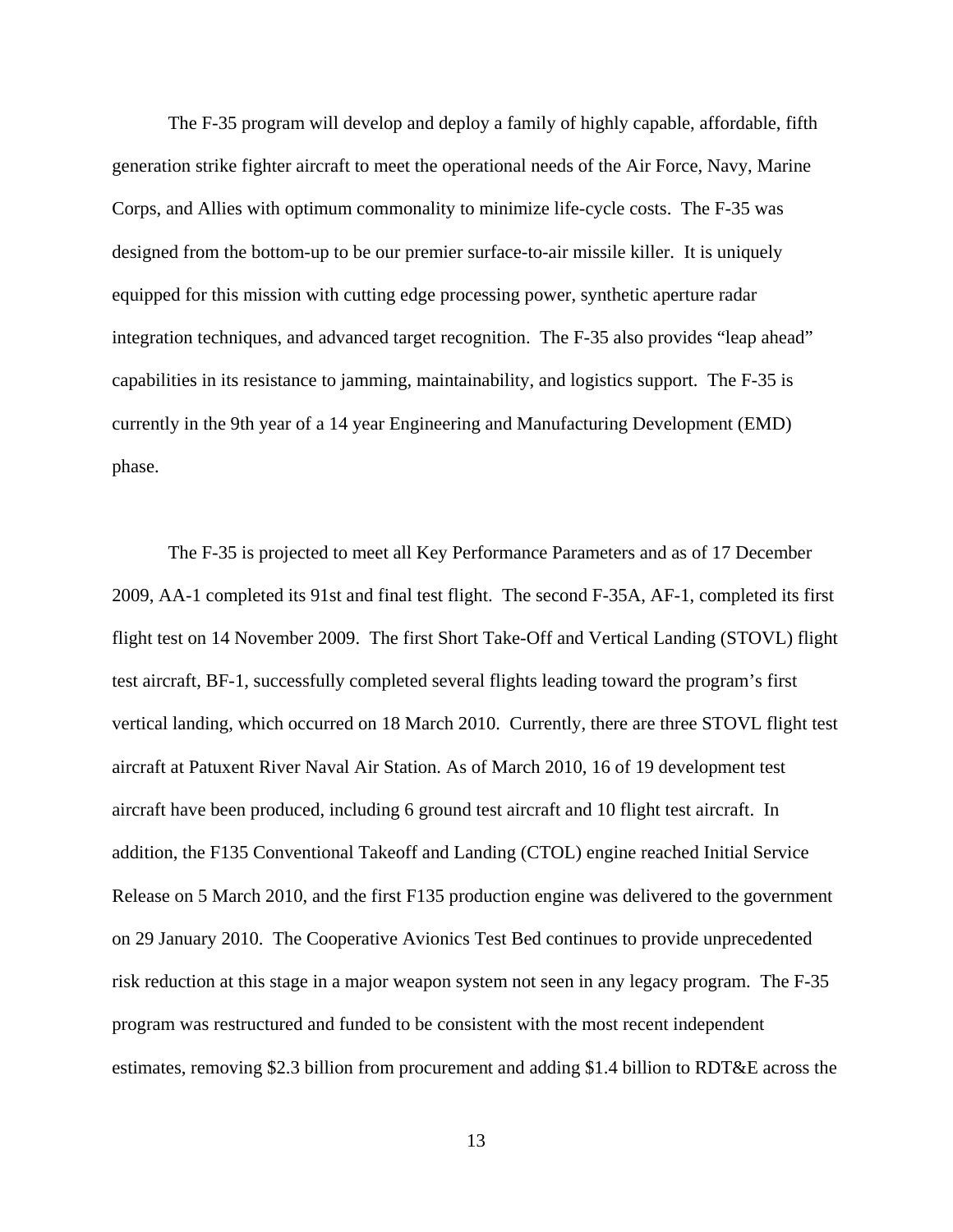FYDP. In addition, CTOL quantities were reduced by 67 across the FYDP. The FY11President's Budget provided funding for 22 CTOL, 13 STOVL and 7 CV aircraft, as well as 1 OCO CTOL aircraft.

Joint Strike Fighter (JSF) Alternate Engine Program

Your Air Force's position regarding the JSF alternate engine program is that a second engine is unnecessary, too costly, and risks diverting resources from production. The FY11 Presidential Budget does not request funding for the development and procurement of the F136 alternate engine. The Air Force and Navy continue to execute the funding appropriated by Congress in the previous budgets to continue the F136 program.

The Office of the Secretary of Defense for Cost Assessment and Program Evaluation estimated that the Department of Defense will have to fund approximately \$2.9 billion to take the F136 engine to competition in FY17, including development, directed buys, and the necessary logistics support. Continued funding for the F136 engine carries cost penalties to both the F135 and F136 engines in the form of reduced production line learning curves and inefficient economic order quantities. The department concludes that maintaining a single engine supplier provides the best balance of cost and risk. We believe the risks associated with a single source engine supplier are manageable due to improvements in engine technology and do not outweigh the investment required to fund a competitive alternate engine.

### **Remotely Piloted Aircraft**

### MQ-9A Reaper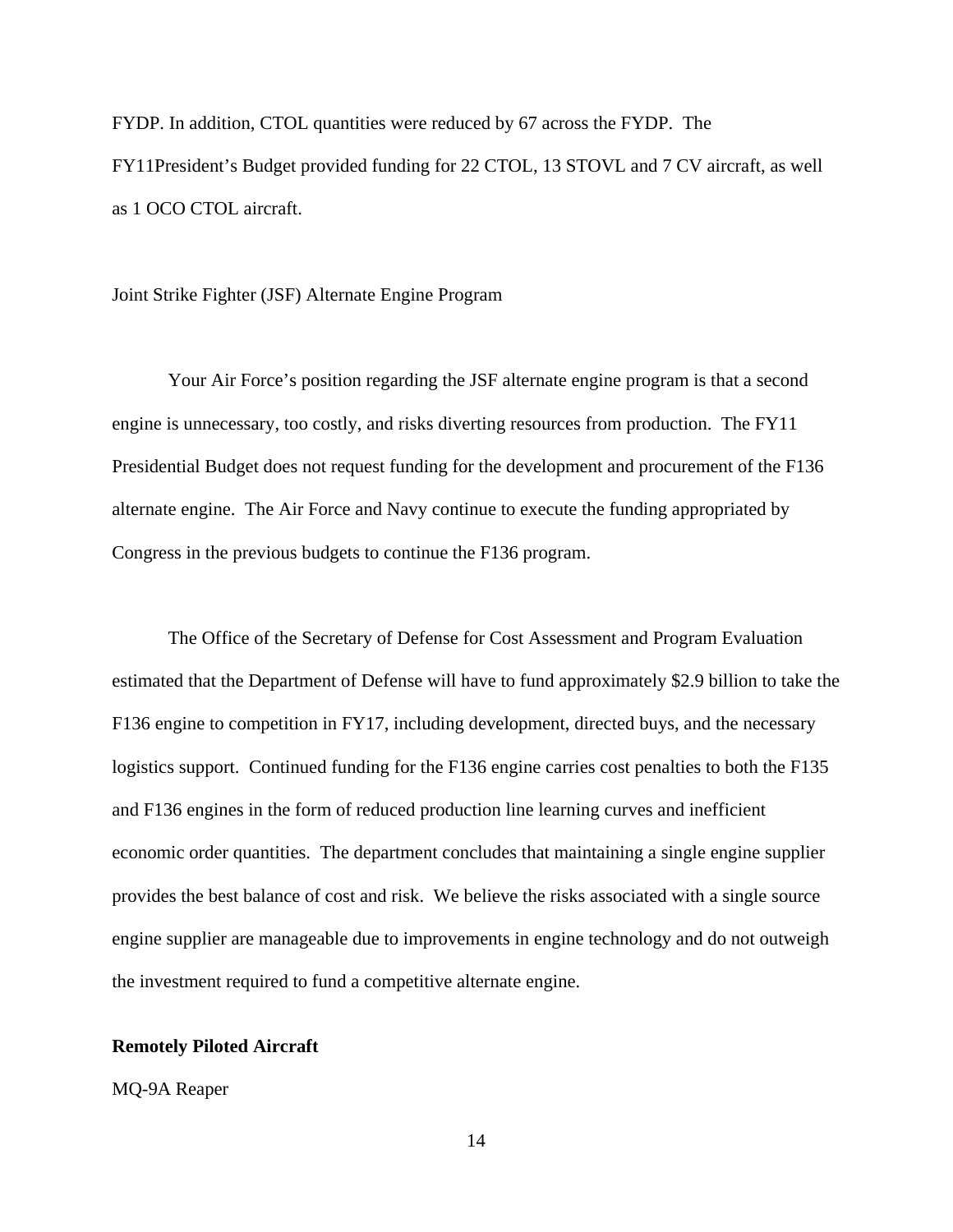The MQ-9 Reaper is a multi-role remotely piloted aircraft capable of providing battlespace awareness, armed over-watch and light strike against critical, emerging timesensitive targets with self-contained hard-kill capability. SDD for the first increment began in FY05, and additional SDD efforts are currently on-going. An interim combat capability aircraft deployed to CENTCOM in September 2007 and more have continued to deploy. There are 13 U.S. MQ-9 Combat Air Patrols (CAPs) supporting Central Command's (CENTCOM) Area of Responsibility (AOR). The MQ-9 has military-standard 1760-based stores management capability, GBU-12/AGM-114 Hellfire weapon and 500-lb JDAM (GBU-38) capabilities. As of Jun 09, the MQ-9 was designated a Major Defense Acquisition Program (MDAP). The FY11 President's Budget requests increased procurement of MQ-9s to achieve 65 combat air patrols (CAP). Rapid MQ-9 fleet expansion with concurrent development and integration of advanced payloads is stressing its development and testing capacity.

### MQ-1B Predator

 The MQ-1 Predator is a medium-altitude, long-endurance, remotely piloted aircraft for providing battlespace awareness with the ability to provide modest armed over-watch and reconnaissance against critical, perishable targets. When the MQ-1 is not actively pursuing its primary mission, it acts as the Joint Forces Air Component Commander-owned theater asset for reconnaissance, surveillance and target acquisition in support of the Joint Forces commander. Airmen made history in March 2010 when they surpassed the 700,000 flight hour mark in the MQ-1B. The last 200,000 Predator hours were flown in just over 12 months. There are 28 MQ-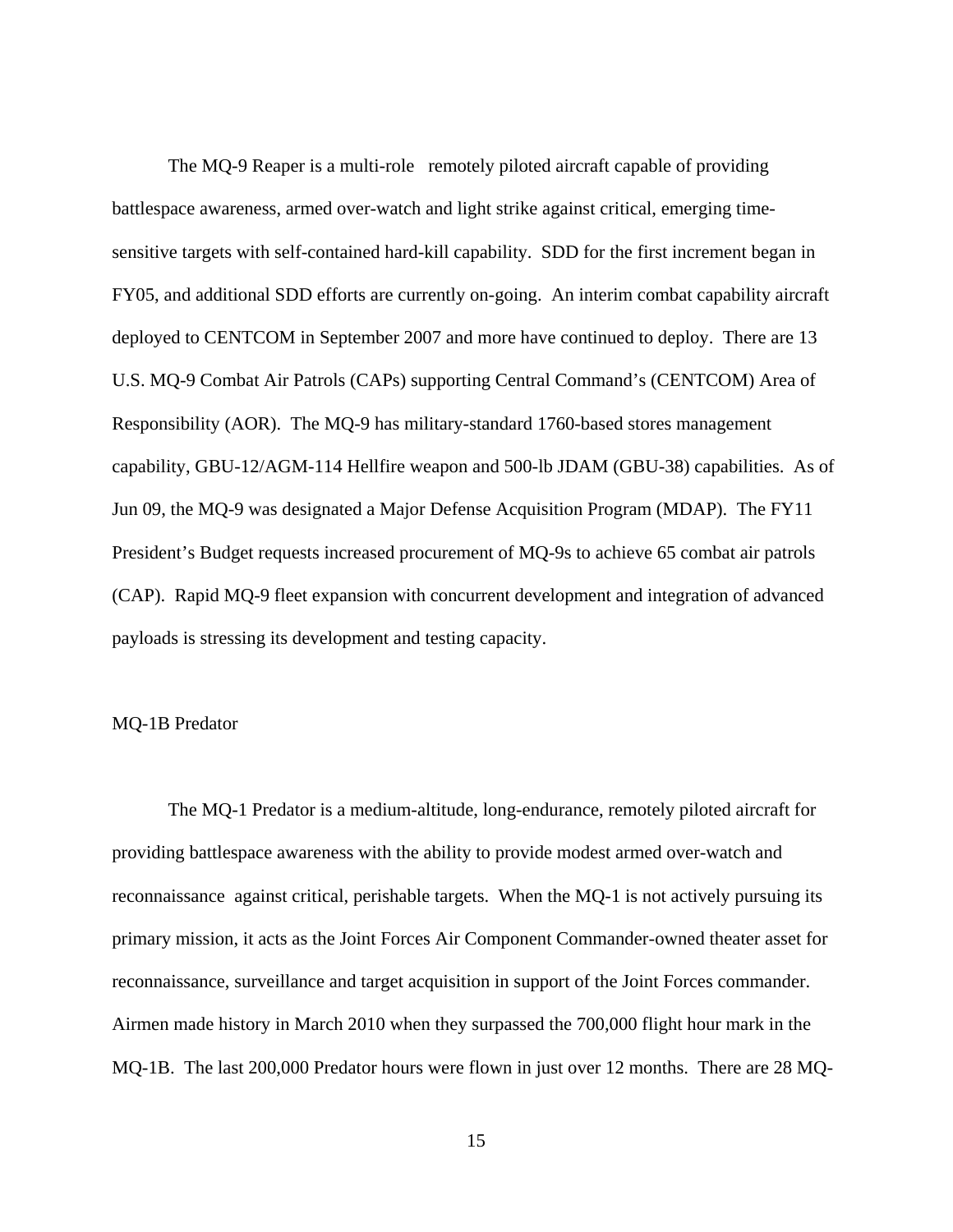1 CAPs supporting CENTCOM's AOR. The MQ-1B is also transitioning to a MDAP. The FY11 President's Budget extends the lifetime of MQ-1Bs to achieve 65 CAPs and provides funding to continue MQ-1 operations beyond the FYDP.

#### **Missile Programs**

Joint Air-to-Surface Stand-off Missile (JASSM)

The JASSM is the Nation's only stealthy, conventional, precision, launch-and-leave, stand-off missile capable of being launched from fighter and bomber aircraft. The JASSM achieved operational capability on the B-52, B-1, F-16 and B-2 and puts an adversary's centerof-gravity targets at risk even if protected by next-generation air defense systems.

The Air Force postponed the JASSM FY09 production contract due to unsatisfactory flight tests of the Lot 5 JASSM production missiles. Of the 10 flight tests, we considered six to be complete successes. To address issues discovered during the JASSM test program to date, we paused FY09 missile production to incorporate reliability improvements and conducted Lot 7 reliability tests which achieved 15 for 16 successful hits. The FY11 President's Budget requests funds for the procurement of 171 missiles to include the first order of the Extended Range variant.

### **Legacy Bomber Fleet**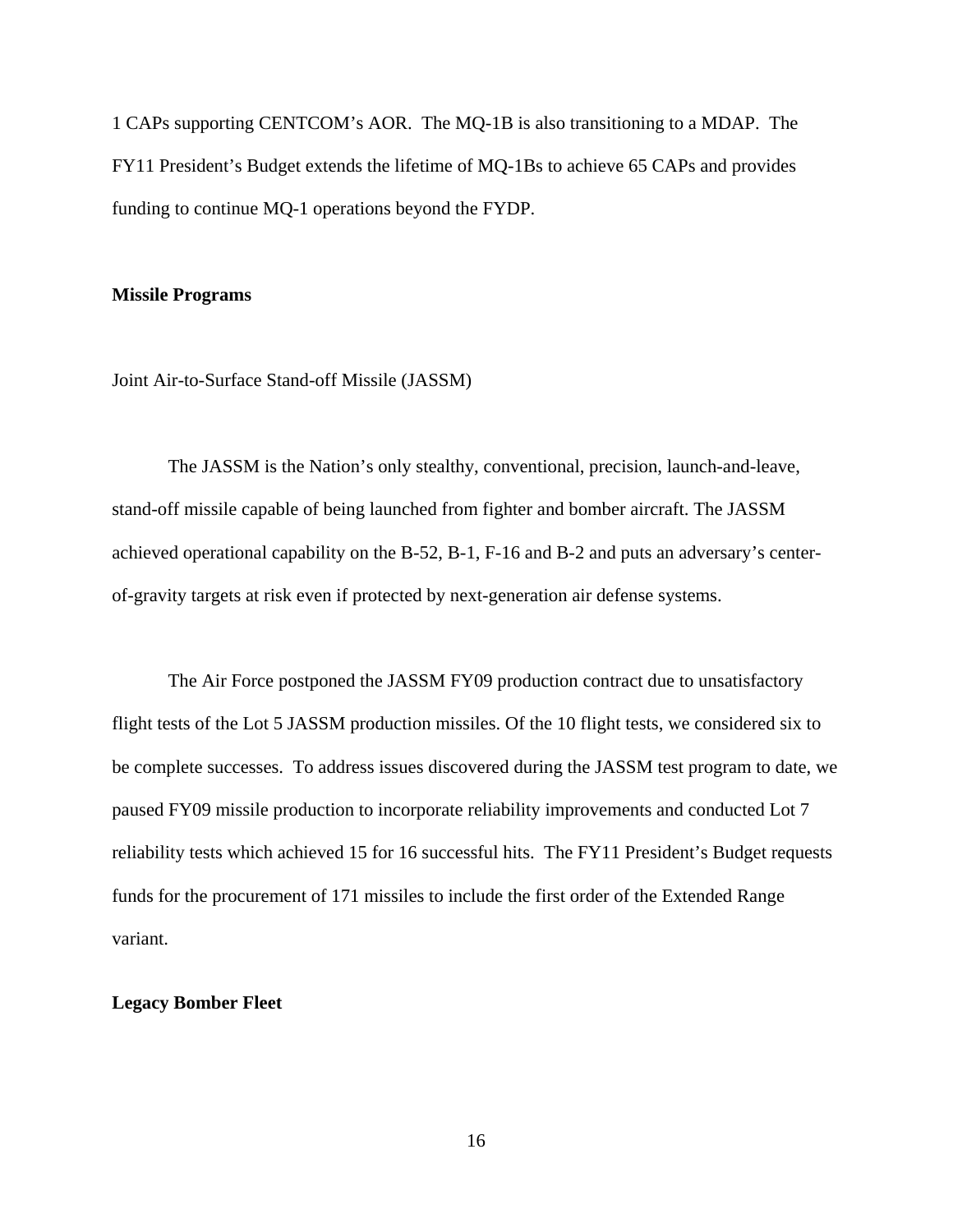The B-1, B-2 and B-52 remain engaged in today's fight while retaining an ability to meet future challenges. Air Force bombers have been on rotating deployments to Southwest Asia since September 11th. The bomber aircraft inventory is 162 and averaged at 33.7 years old. Your Air Force continues its commitment to future long-range strike capabilities as part of a comprehensive, phased plan, valued at \$5.5 billion over the FYDP, to modernize and sustain our bomber force. B-1

B-1 aircraft availability rates remained relatively level for FY02-07 with a drop in FY08 and FY09 primarily driven by modernization efforts. To mitigate manpower shortages and reduced maintenance experience levels, B-1 bases have been augmented by a contract field team which will continue through April 2011. Manning authorizations have been approved but manning will continue to affect the B-1's aircraft availability rating into the distant future while personnel are trained and gain experience.

The B- has maintained an unflagging deployed presence since September 11, 2001 in support of OEF and OIF. During that time, the B-1 fleet and its crews have flown more than 6,900 missions and amassed more than 70,000 combat hours. In OEF alone, the B-1 has employed nearly 40 percent of all munitions while flying only 5 percent of all sorties.

Given the B-1's critical contributions to today's fight and its corresponding high operations tempo, your Air Force places great emphasis on sustaining the B-1 fleet. B-1 sustainment efforts address several issues which, if left unchecked, could critically limit aircraft availability and leave a gap in our power projection capability. Although these modifications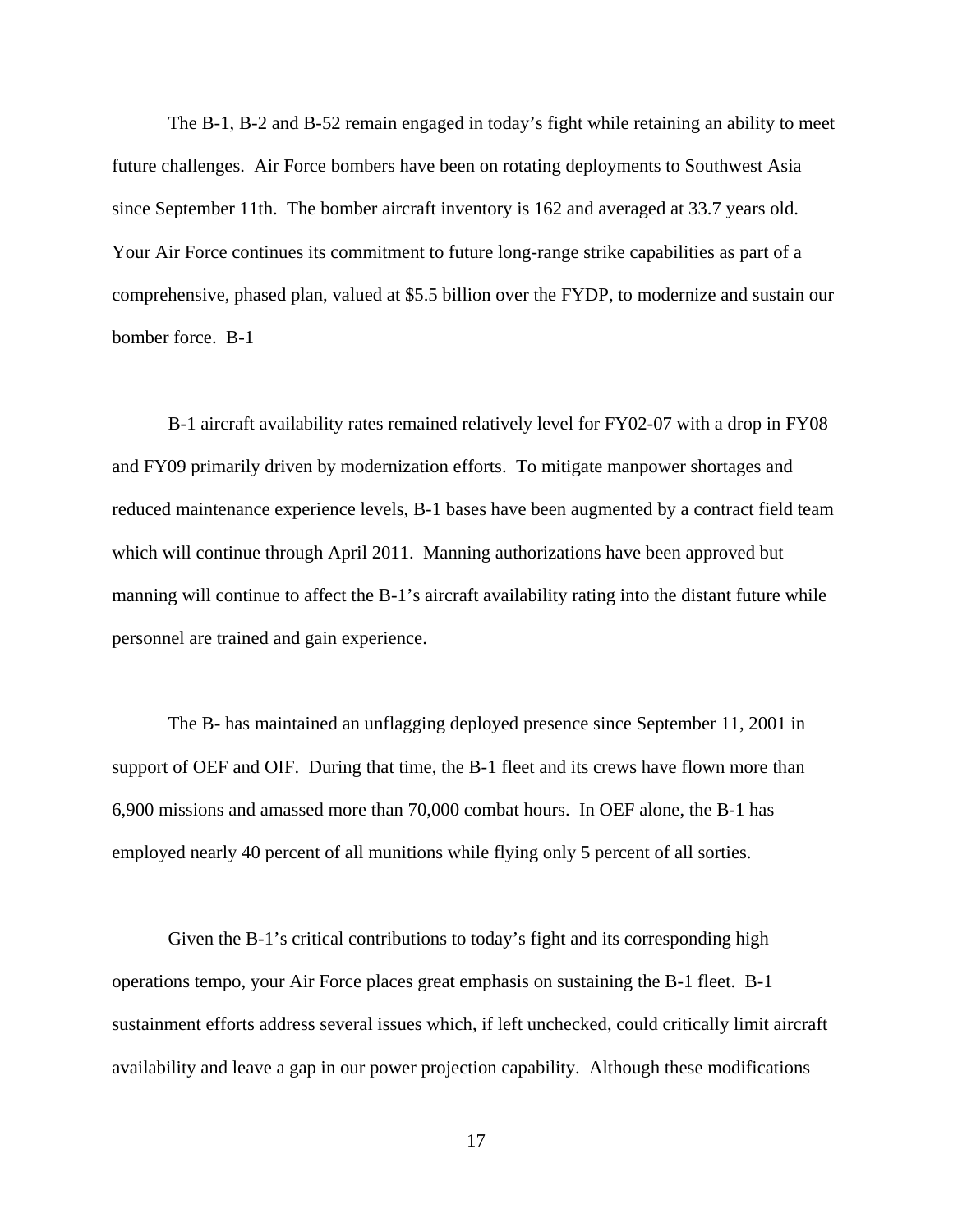represent a significant investment, they are critical to supporting our deployed combat forces by ensuring continued B-1 availability.

Your Air Force's primary B-1 modernization effort is the Fully Integrated Data Link (FIDL). FIDL gives aircrew enhanced situational awareness and combat effectiveness by incorporating Link-16 data link and Joint Range Extension Beyond Line-of-Sight capabilities. FIDL also provides the backbone infrastructure for a substantial upgrade to the existing cockpit including modern multi-function color displays that provide aircrew with a new level of fused data.

Your Air Force continues to deploy the highly successful Laptop Controlled Targeting Pod (LCTP) modification for the B-1. Initiated in 2007 in response to an urgent need request and operational since 2008, LCTP provides the B-1 with targeting pod capabilities via the Sniper Advanced Targeting Pod (ATP). The B-1 combined with the Sniper ATP delivers an unprecedented level of payload precision to the fight. Efforts continue to outfit the entire B-1 fleet for Sniper operations and provide a Moving Target Kill capability via employment of laserguided weapons.

B-2

 The B-2 is significant to Pacific Command's (USPACOM) Continuous Bomber Presence to assure allies and support US interests in the Pacific. The B-2 Spirit Advanced Technology Bomber provides a lethal combination of range, payload, and stealth. It remains the world's sole long-range, low observable bomber. It is the only platform capable of delivering 80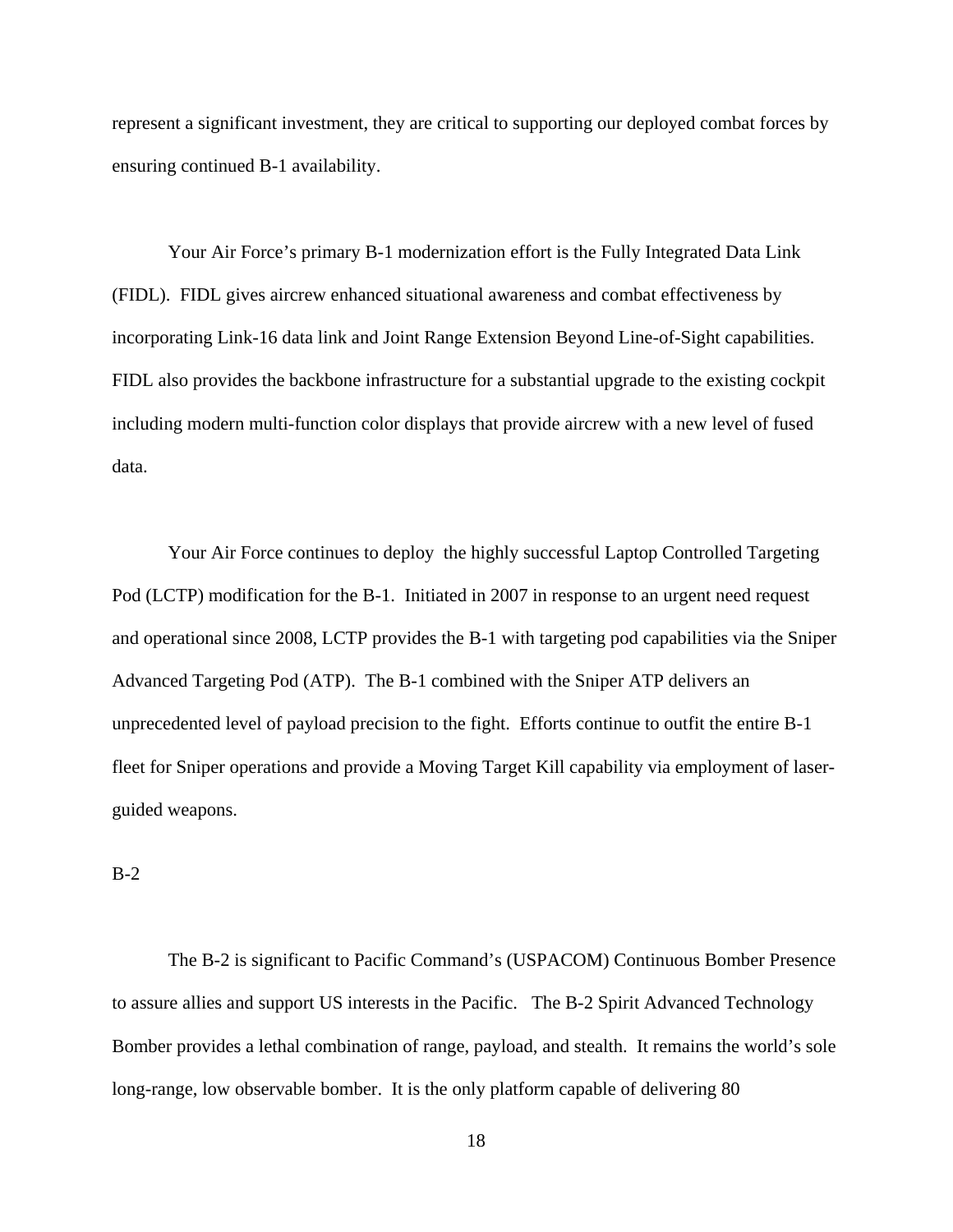independently targeted 500-lb Joint Direct Attack Munitions (GBU-38). While B-2 availability has steadily increased over the past five years, in part due to enhancements in low observable maintenance such as the highly successful Alternate High Frequency Material program, it faces increasing pressures to upgrade avionics originally designed over twenty years ago. The Extremely High Frequency Satellite Communications and Computer Upgrade Program (EHF SATCOM and Computer Upgrade) has three increments. Increment 1 upgrades the Spirit's flight management computers as an enabler for future avionics efforts. Increment 2 integrates the Family of Beyond-line-of-sight Terminals (FAB-T) along with a low observable antenna to provide secure, survivable strategic communication, and Increment 3 connects the B-2 into the Global Information Grid. Increment 1 of EHF SATCOM and Computer Upgrade is in EMD and on track to begin procurement in FY-2011 for fleet installations beginning at the end of FY-2013. The Department is also investing in the B-2's Defensive Management System to ensure continued survivability. This will allow the B-2 to continue operations in more advanced threat environments while decreasing the maintenance required operating the system.

We will also replace the B-2's original radar antenna, upgrade selected radar avionics and change the radar operating frequency as part of the Radar Modernization Program (RMP). We signed the Low Rate Initial Production (LRIP) contract for the first six production radar kits in December 2008 and contracted the second and final full-rate buy for the remaining seven ship sets in November 2009. Also, we bought seven radar ship sets during development and are installing in fleet aircraft to round out the twenty aircraft B-2 fleet. The developmental units will be retrofitted to the final production configuration. This program successfully achieved required assets available on 15 March 2010. Thanks in large part to Congressional support, the RMP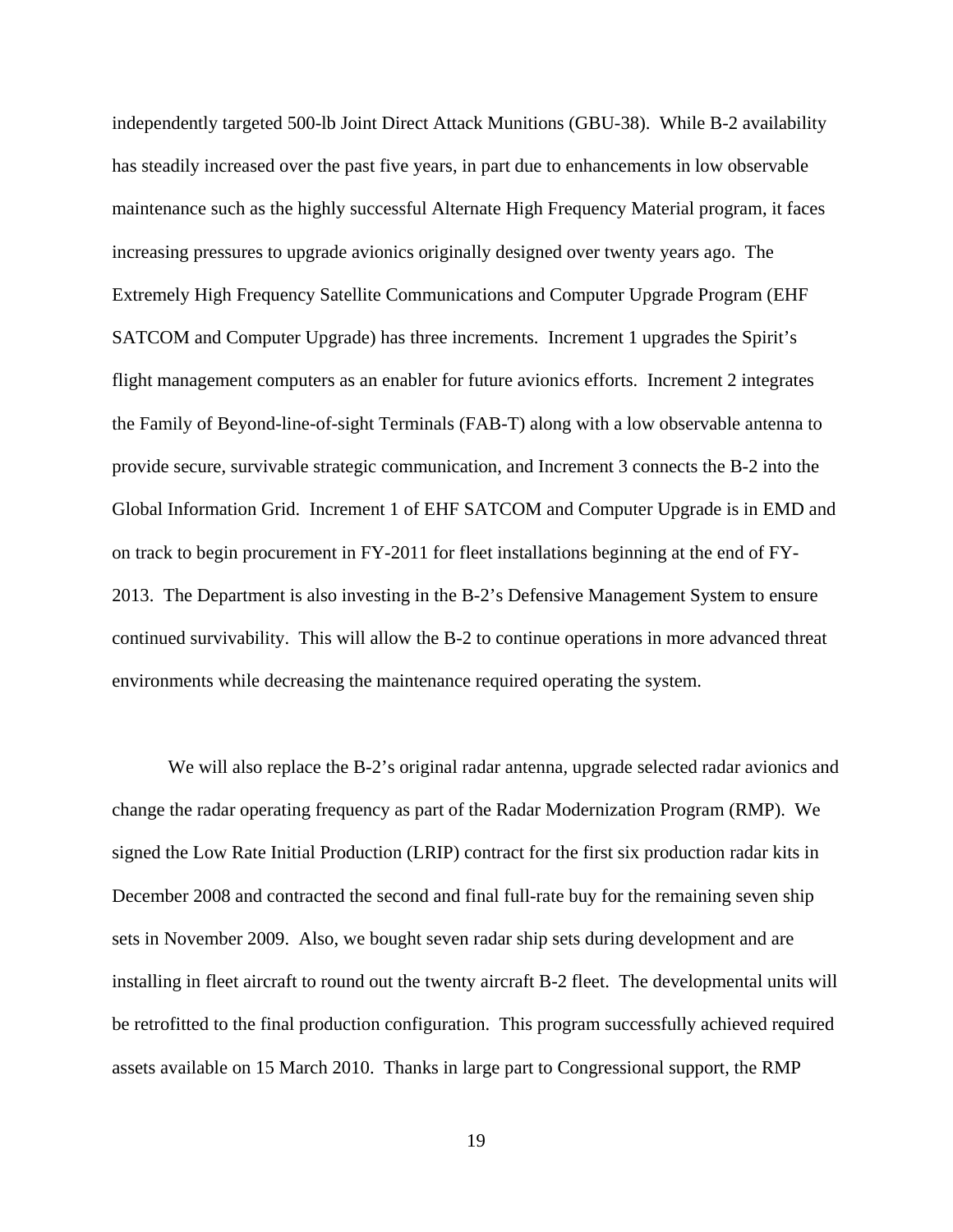acquisition strategy was modified to include life-of-type component buys to avoid diminishing manufacturing source issues during the production run.

B-52

 The B-52 Stratofortress is our nation's oldest frontline long-range strategic bomber with the last airframe entering service in 1962. It amplifies the consistent message of long-range US airpower in a theater like USPACOM where distances drive decisions. Equipped with advanced targeting pods, the B-52s can also provide real-time intelligence, surveillance and reconnaissance with full-motion video, enhanced situational awareness, a demonstrable overwatch presence and precision joint fires in support of USPACOM's objectives. In addition to supporting the Continuous Bomber Presence at Anderson AFB on Guam, the B-52 continues to maintain a high-state of readiness for the nuclear deterrence mission.

Your Air Force has invested in modernization programs to keep the B-52 platform viable and operationally relevant. Major B-52 modernizations include the Combat Network Communications Technology (CONECT), EHF SATCOM, Strategic Radar Replacement (SR2), and the 1760 Internal Weapons Bay Upgrade programs. CONECT provides an integrated communication and mission management system with machine to machine data link interfaces for weapons delivery. The digital infrastructure provided in CONECT is the backbone for EHF SATCOM and SR2. The EHF SATCOM program integrates the FAB-T providing assured, survivable two-way strategic command and control communications. The SR2 program, starting in FY10, integrates modern non-developmental radar to address systemic sustainment issues,

20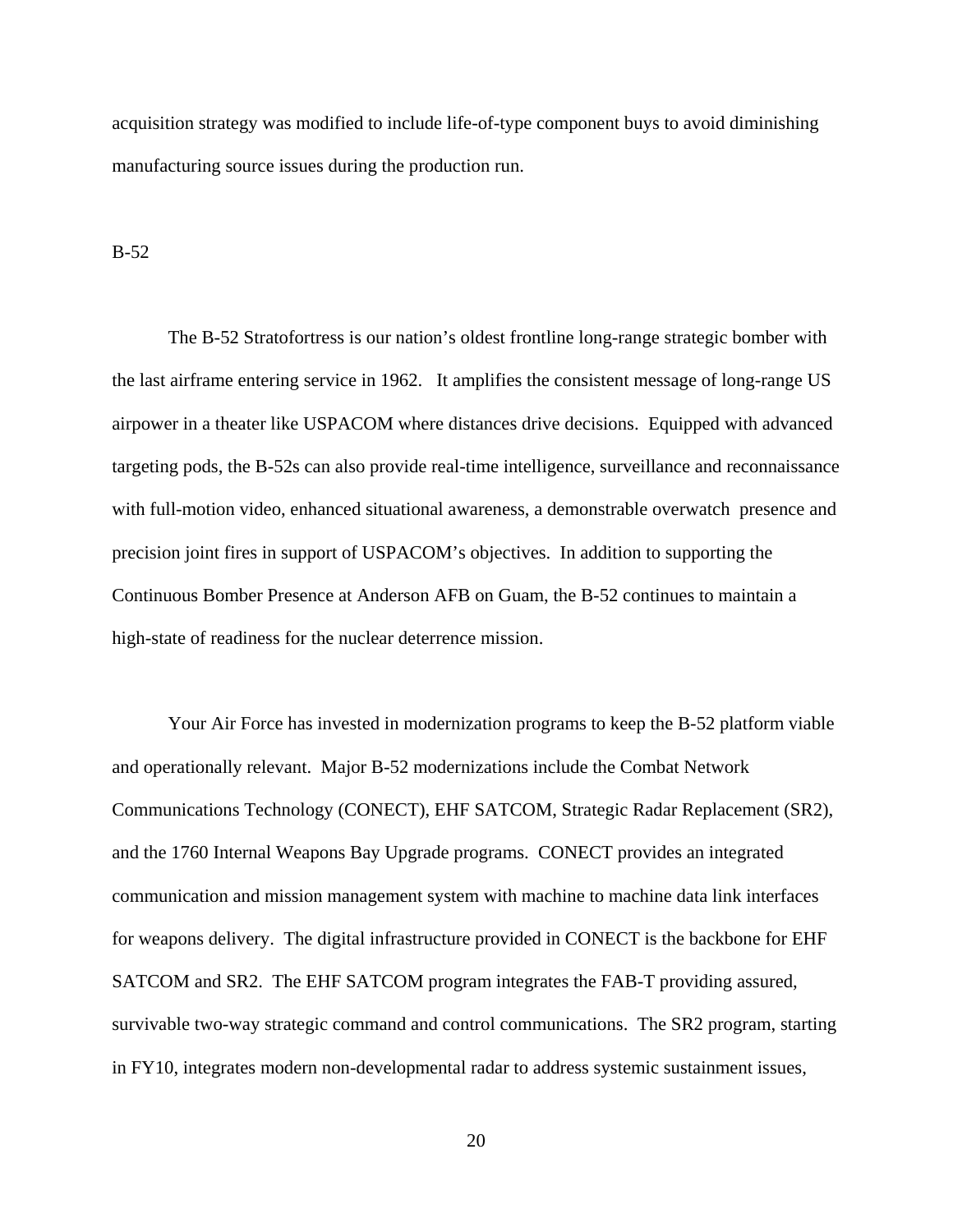replacing the legacy APN-166 radar. Finally, the 1760 Internal Weapons Bay Upgrade provides internal J-series weapons capability through modification of Common Strategic Rotary Launchers and an upgrade of stores management and offensive avionics software. Updated with modern technology the B-52 will be capable of delivering the full complement of jointly developed weapons and will continue into the 21st century as an important element of our nation's defenses.

## **Long Range Strike (LRS)**

The FY11 Presidential Budget began funding for technology industrial base sustainment in anticipation of a future long range strike (LRS) platform program. This effort develops and demonstrates LRS technologies and concepts in support of Air Force Global Strike and Global Persistent Attack Concepts of Operations. This effort will provide capability improvements in the areas of strike responsiveness, survivability, lethality, connectivity, and affordability. The QDR-directed study will help inform and shape the requirements for LRS.

The FY11 Presidential Budget adds \$199 million in FY11 and \$1.7 billion over the FYDP for LRS. FY11 investments will reduce technology risk, preserve critical technology industrial base skills and refine requirements for a future long range strike platform. Investment areas of interest include advanced sensors, electronic warfare and countermeasures, survivability, manufacturing readiness, net-ready communications, open systems and multi-level security architectures, mission management, weapon effectiveness and survivability, and combat identification.